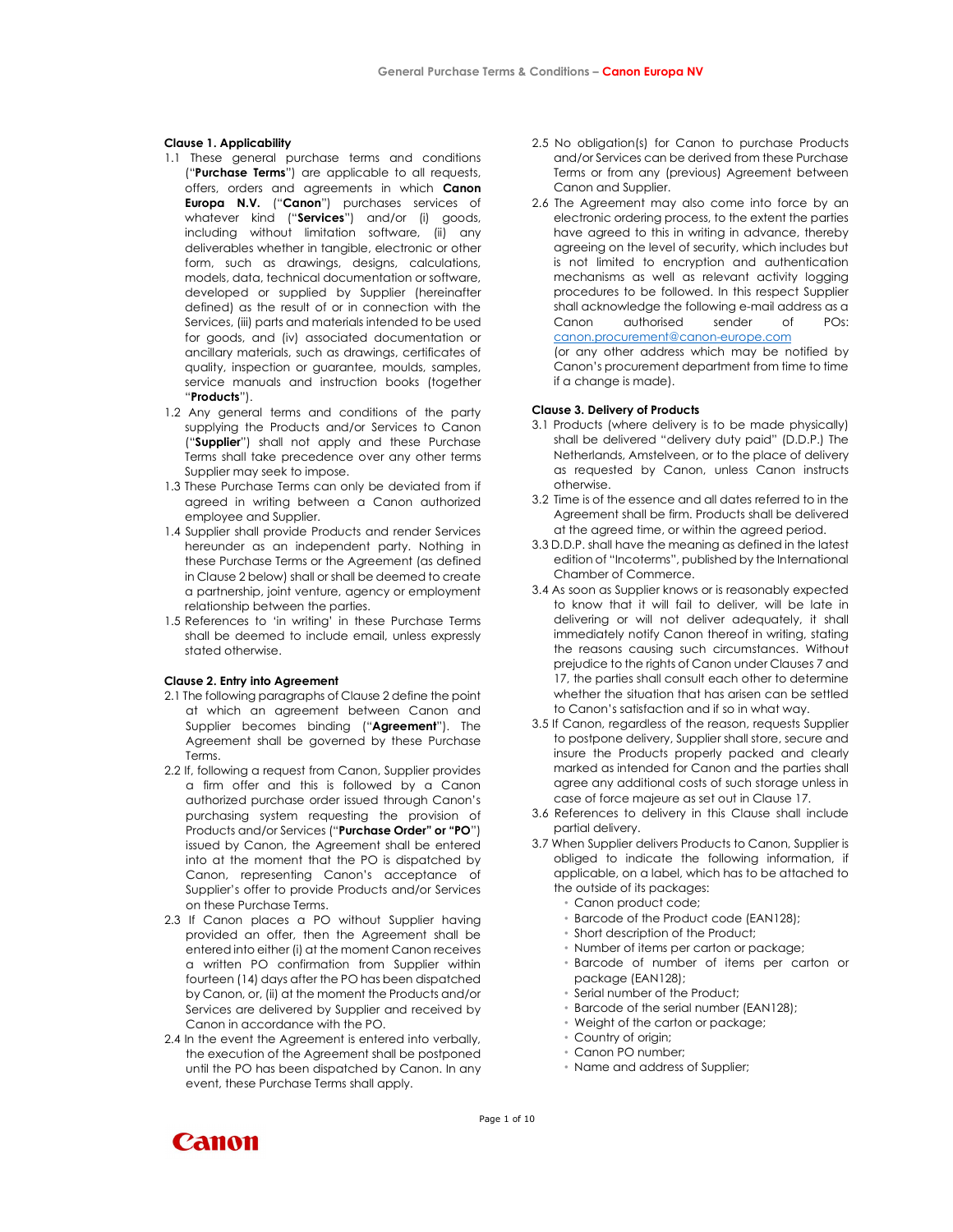- Environmental, product safety and other hazard or conformity marks, labels and/or text required under national or international laws for the Product to be distributed in the designated countries;
- Any other information required under national or international laws.
- 3.8 Where the Products are to be physically delivered, the Products shall be packed and marked properly and shall reach their place of destination in good condition by the most suitable transport means. Supplier shall be liable for damages caused by inadequate packing and/or transportation.

# Clause 4. Inspection and rejection of Products

- 4.1 In the event that a delivered Product is defective in quantity, quality or condition or is otherwise in breach of any specifications or the warranties as set out in Clause 10:
	- (a) where such defect or breach is visible on reasonable inspection of the packaged Product on delivery ("Inspection"), Canon will notify Supplier within ten (10) business days of delivery; or
	- (b) where such defect or breach is not discoverable in the circumstances described in Clause 4.1(a) above, but is found on unpacking, installation or first use of the Product, Canon will notify Supplier within ten (10) business days of discovery;

following which notifications Supplier shall replace the Product or, if remediable, otherwise remedy the defect or breach within two (2) business days unless otherwise approved by Canon.

- 4.2 Canon or its designated representative may carry out an Inspection before, during or after delivery. If an Inspection reveals security vulnerabilities of the Product, Canon shall clarify such vulnerabilities in writing to Supplier. Supplier is obliged to mitigate these vulnerabilities and will bear all costs involved.
- 4.3 Upon reasonable request of Canon, Supplier shall give Canon or its designated representative access to places where the Products are produced or stored, shall provide sufficient assistance to the Inspection, and shall provide the necessary documents and information at Supplier's expense. Supplier shall provide reasonable facilities and assistance for the safety and convenience of Canon's Inspection personnel.
- 4.4 If the Products are rejected during or after delivery, the ownership and risk of the rejected Products shall be transferred to Supplier from the date of the notification referred to in Clause 4.1 above.

#### Clause 5. Transfer of rights

- 5.1 Subject to Clause 4.4 all risk in the Products shall be transferred from Supplier to Canon at the time of completion of delivery in accordance with Clause 3.
- 5.2 The Products shall be delivered free of any third-party rights or other encumbrances.
- 5.3 Title in the Products shall transfer from Supplier to Canon upon receipt by Supplier of payment of the price for the Products. Where payment for the Products is made prior to delivery, then Supplier shall

mark the Products as the recognisable property of Canon at the time of delivery.

## Clause 6. Change Request

- 6.1 Should Canon wish to request a change to the Products and/or Services ("Change"), it shall submit a change request ("Change Request") in writing to Supplier. Supplier shall provide Canon with a calculation of the variation to the prices required to accommodate the Change together with any proposed amendments to the Change Request. The Change shall be implemented when agreed by Canon in writing, in the absence of which Supplier shall continue to deliver the Products and to perform the Services as previously agreed.
- 6.2 Supplier is not permitted to implement any Changes to the Products and/or Services without Canon's prior written approval.

## Clause 7. Termination

- 7.1 Canon shall have the right at all times to terminate the Agreement for convenience, by taking into account a reasonable notice period or by taking into account the notice period as agreed in the Agreement. Notice shall take place by means of a written notice, sent by registered mail and/or email to Supplier. Supplier shall discontinue the performance of the Agreement within the time period specified in the written notice. In such event Canon shall pay Supplier for the Products and/or Services actually received by Canon up to the date of termination. Canon shall have no further liability to Supplier as a result of termination under this Clause 7.1.
- 7.2 Either party may terminate the Agreement, in whole or in part, and/or postpone payment obligations, with immediate effect by written notice (by registered mail and by email) (i) in the event that the other party ceases or threatens to cease to carry on its business or a substantial part thereof; (ii) if a receiver, administrative receiver, administrator or similar officer is appointed over all or any part of the assets or undertaking of the other party; (iii) if the other party makes an arrangement for the benefit of its creditors or another arrangement of similar significance; (iv) if the other party shall go into liquidation; or (v) if the other party suffers any similar event as a result of debt in any jurisdiction.
- 7.3 Either party may terminate the Agreement with immediate effect by written notice (by registered mail and email) if the other party commits a material breach of the Agreement and fails to remedy it within 30 days of receipt of a default notice from the party alleging default, specifying the breach and requiring its remedy within 30 days.
- 7.4 In the event of termination by Canon for any reason:
	- (a) any IPR licenses granted by Canon to the Supplier pursuant to Clause 11.1 regarding the Canon Materials shall immediately terminate;
	- (b) any licenses granted by Supplier to Canon pursuant to Clause 11.5 shall not be affected by the termination of the Agreement;
	- (c) all information that has been disclosed by Canon (including any Canon Materials, Confidential

**Canon** 

Page 2 of 10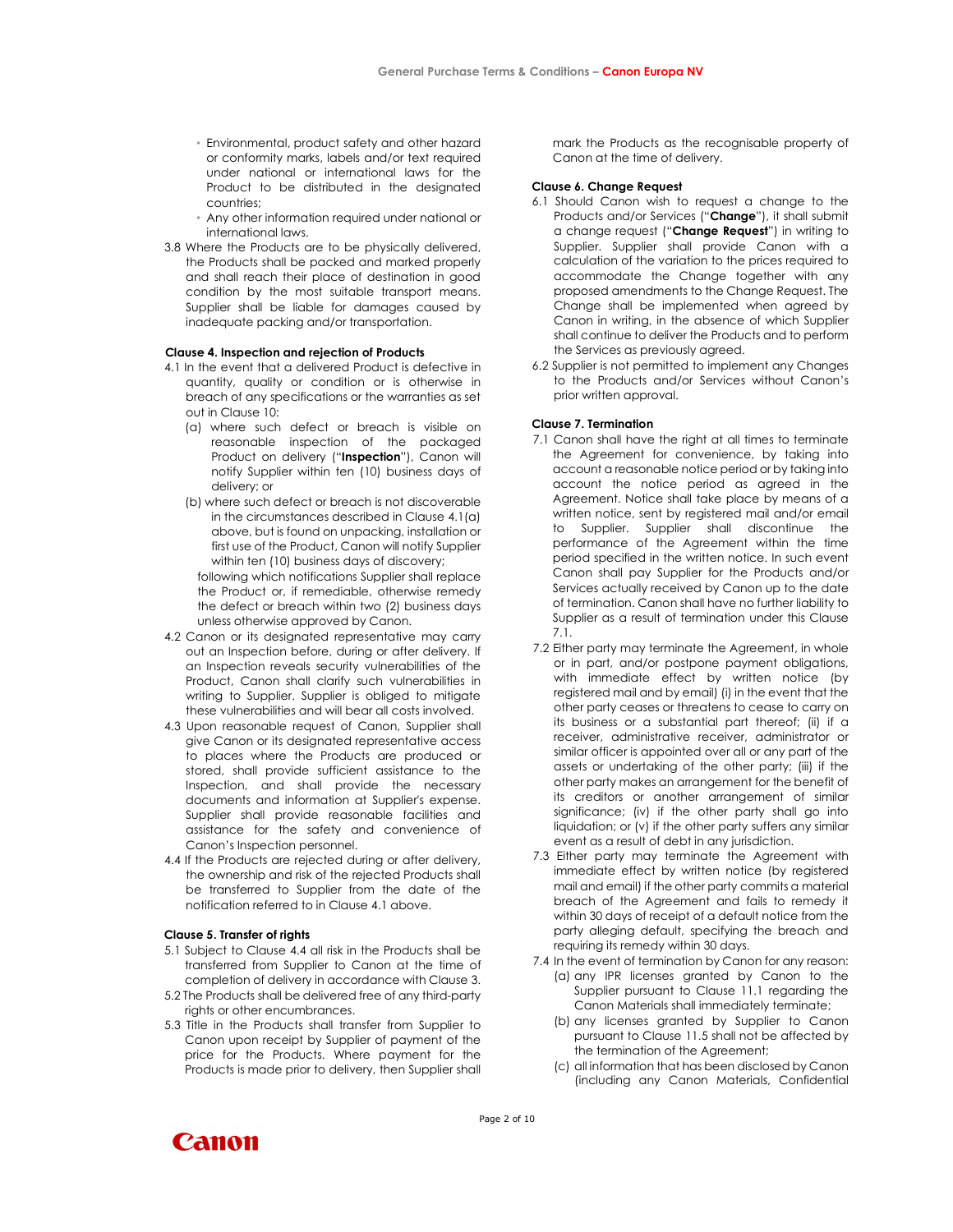Information and/or Canon personal data) will be returned to Canon or at Canon's request securely removed and destroyed from Suppliers' system(s); and

- (d) any accrued rights or remedies shall not be affected by such termination.
- 7.5 In the event of a change in control of Supplier Canon shall have the right to terminate the Agreement upon thirty (30) days written notice (by registered mail and/or email) given at any time. A change in control of Supplier shall mean with regard to an entity the legal, beneficial, or equitable ownership, directly or indirectly, of fifty percent (50%) or more of the capital stock (or other ownership interest, if not a corporation) of such entity ordinarily having voting rights, or the equivalent right under contract to control management decisions with regard to relevant subjects.

# Clause 8. Prices

Unless otherwise agreed prices, charges or fees are fixed and not subject to revision, denominated in the indicated currency, exclusive of VAT (Value Added Tax) and, when relevant, based on the delivery terms as stipulated in Clause 3.

#### Clause 9. Payment, invoice

- 9.1 Unless expressly otherwise agreed in writing, payment shall be made within thirty (30) days following receipt of the invoice by Canon, provided that delivery of the Products has taken place in accordance with Clause 3 and the Products have been accepted by Canon in accordance with Clause 4 and/or the Services have been satisfactorily performed in accordance with the Agreement. Payment will be effected by bank transfer or as otherwise decided by Canon and notified to Supplier.
- 9.2 Supplier is obliged to address the invoice to: Canon Europa N.V., attn. of Accounts Payable (EFTS) Bovenkerkerweg 59, PO Box 12, 1180 AA Amstelveen, the Netherlands.

Electronic (PDF) invoice(s) must be sent to: AP-CENV.Invoices@canon-europe.com.

Supplier is obliged to state the Canon PO-number, together with an adequate description or specification of the relevant Products and/or Services, the Canon ordering department and the Canon ordering person on the invoice and any other information specifically requested by Canon and/or necessary to meet applicable legal and fiscal requirements. Supplier is obliged to issue an invoice compliant with applicable VAT legislation and to charge VAT in accordance with applicable VAT legislation. Invoices not meeting these requirements will be returned to sender by Canon with a request for providing a correct invoice meeting the specified requirements. The payment term mentioned in Clause 9.1 shall only apply from the moment Canon receives an invoice which is in accordance with this Clause 9.2.

- 9.3 Payment by Canon shall be without prejudice to any rights it may have against Supplier.
- 9.4 At all times Canon shall have the right to examine the invoices that were sent by Supplier, as well as the

invoices and all other underlying documents from third parties which Supplier makes use of in the performance of the Agreement, to establish whether they are accurate or not, by the following persons (at Canon's sole discretion): a) Canon's staff; b) Canon's internal auditor; or c) a certified, external accountant appointed by Canon. Supplier shall provide the above persons with all data and information that may be reasonably requested. Checking the invoices shall be done in a confidential manner. The person in charge of the audit shall inform both parties of the result of the audit as soon as possible after the completion thereof. Canon shall have the right to postpone the payment of the invoices during the period of the audit. Canon shall only make use of this right in the event there is reasonable doubt about the accuracy of the respective invoices. Even though the payment term is not met because of an alleged inaccuracy of an invoice, Supplier shall have no right to postpone or terminate the delivery of the Products and/or the provision of its Services. The costs of the financial audit shall be borne by Canon unless the invoices appear to be inaccurate. If the invoices are revealed inaccurate by the audit any costs relating to the audit and the statutory interest caused by delayed payment will be borne by Supplier.

#### Clause 10. Warranties and additional remedies

10.1 Supplier warrants that:

(a) it shall perform its obligations under an Agreement in a professional and skilful manner and in accordance with good industry practice and without unnecessary delay; and

(b) all reasonable skill and care has been used in producing the Products and/or in providing the Services.

10.2 Supplier warrants that the Products are:

(a) in accordance with the Agreement and the description of the Products provided by Supplier at time of Order;

(b) in case of physical Products, free from defects in design, material and workmanship;

(c) of satisfactory quality and fit for any purpose specified by Canon or made known to Supplier;

(d) in accordance with its specifications and will operate as described; and

(e) in compliance with all national and international legal requirements and government regulations, as well as the requirements of safety, quality, health and the environment, including requirements for social and ethical behaviour, which are standard in the relevant industry sector at the time of delivery.

- 10.3 Supplier warrants that there are and shall be no claims, demands, liens, encumbrances, impediments to the passing of property or rights of any kind in the Products and/or Services provided by Supplier to Canon or any part thereof, which may or will impair or interfere with the rights of Canon.
- 10.4 Supplier warrants that Services shall be delivered in a timely, competent and professional manner, in accordance with the Agreement and any

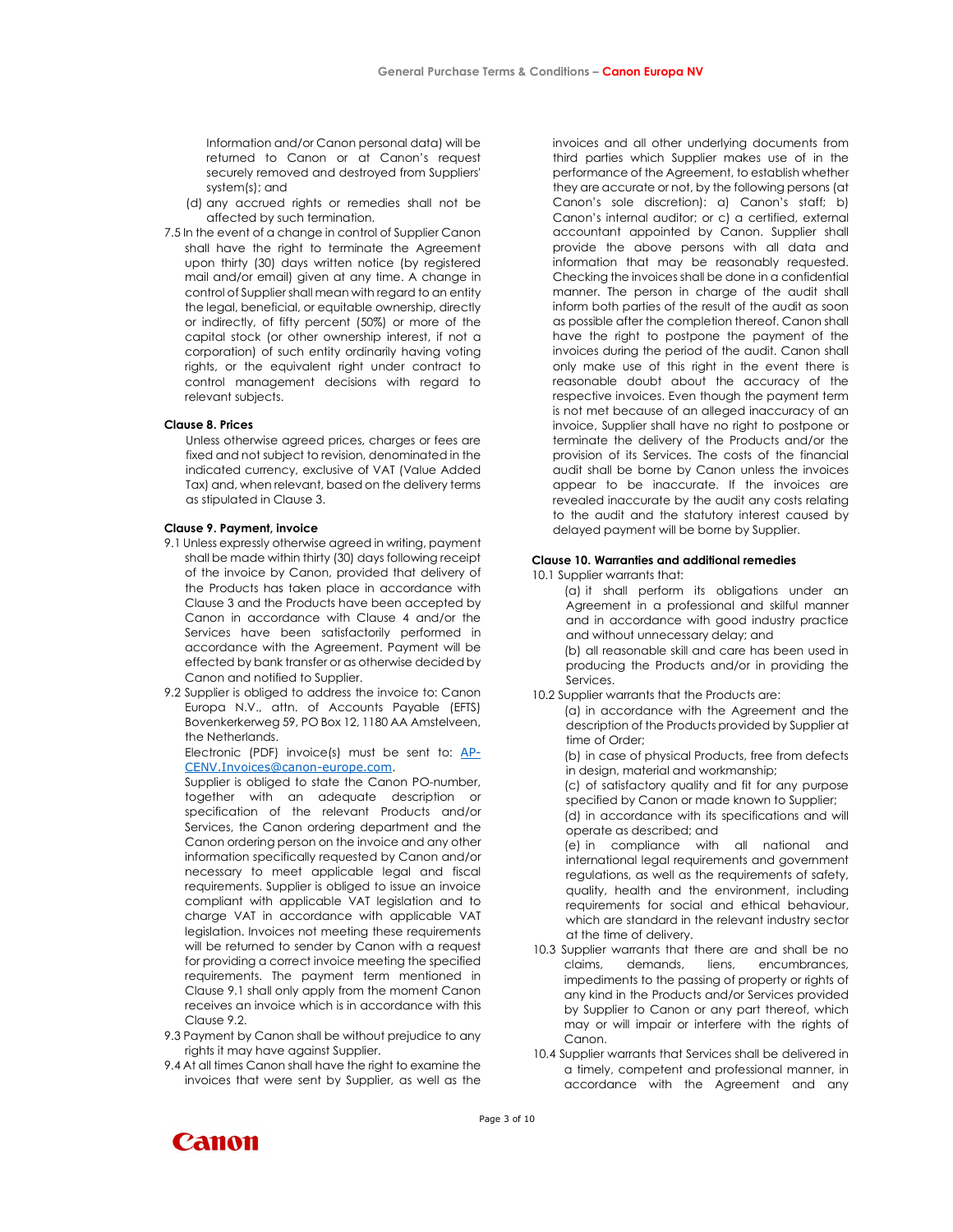applicable service levels or specifications or instructions and in accordance with the highest standards of the relevant industry sector. Supplier acknowledges that the delivery of timely and high standard Services is of essential importance to Canon. Where any delay in delivery or performance can be anticipated, Canon shall be notified immediately.

- 10.5 If software is provided to Canon, Supplier warrants that, in addition to the warranties provided under Clauses 10.1 to 10.3, the software shall:
	- (a) conform to, and operate in accordance with its specifications;
	- (b) be free from bugs and defects or inherent, potential security incidents compromising confidentiality, integrity and availability of data;
	- (c) have no disabling devices or viruses or malicious code embedded by Supplier in the software; and
	- (d) not include (any portion of) any open source software, unless the inclusion is agreed in writing between Canon and Supplier.
- 10.6 Without prejudice to any other remedy, if any Products are supplied which are not in accordance with the Agreement, Canon shall be entitled:
	- (a) to require Supplier to repair the Products, or to supply replacement Products in accordance with the Agreement;
	- (b) at Canon's sole option, and whether or not Canon has previously required Supplier to repair the Products or to supply any replacement Products, to terminate the Agreement (in whole or in part) and require the repayment of any part of the price which has been paid by Canon for the Products.
- 10.7 Canon has the right to demand that Supplier has an unconditional and irrevocable bank guarantee issued at its expense by a bank acceptable to Canon, in order to provide security of the completion of Supplier's obligations.
- 10.8 Supplier warrants that it shall fully and unconditionally cooperate, in a timely manner, with any requests from Canon regarding Canon's (internal) control and compliance (programs) under national and/or international laws, including but not limited to the US Sarbanes-Oxley Act and any auditing or accounting standards such as SSAE No. 16 or ISAE 3402 reporting. Upon reasonable notice by Canon, Supplier shall be obliged to provide all the necessary information, including any external auditor statements, to Canon. Supplier shall be responsible for the costs involved unless otherwise agreed between the parties.
- 10.9 The warranties in this Clause 10 are not exhaustive and shall not be deemed to exclude any warranties set by law, Supplier's standard warranties or other rights or warranties which Canon may be entitled to.

#### Clause 11. Intellectual property

**Canon** 

11.1 All rights including without limitation all IPR (as defined clause in 11.2 below) in information,

materials or other documentation provided by Canon pursuant to an Agreement ("Canon Materials") to the Supplier to enable the Supplier's provision of the Products or Services to Canon, shall remain owned by Canon or its licensors. Subject to the termination provisions in Clause 7.4, Canon grants to Supplier a limited license to use such Canon Materials only for the purpose of providing the Products and/or Services to Canon. Such license shall terminate immediately upon the earlier of completion of the Services, provision of the Products or a breach of the Supplier of its obligations under this Agreement.

- 11.2 All intellectual property rights of whatever nature and wherever in the world arising, including, without limitation, rights in inventions, patents, registered designs, design rights, rights in software, database rights, copyrights and related rights, trade secrets, moral rights and know how ("IPR") in the Products and/or Services provided by Supplier to Canon hereunder shall belong to Supplier or its licensors and be licensed to Canon and/or its customers for use in accordance with Clause 11.5 below.
- 11.3 Supplier warrants that all Products and/or Services have been lawfully provided to Canon for its use (or use by its customers) and will not infringe upon or violate any IPR or other rights of any third party. Supplier shall at all times hereafter indemnify and hold Canon harmless against all loss, damage, cost, liability or expense (including legal fees on a full indemnity basis) and all claims of third parties based on possible infringement of any such rights of any third party, and all comparable claims based on know-how, unfair competition or the like.
- 11.4 In the event that such a claim is made, or if in the reasonable opinion of Canon this may occur, Supplier shall at its expense either procure for Canon the right to continue using and exploiting the Products, and/or Services or replace or modify the Products and/or Services so that they become non-infringing but correspond substantially to the Products and/or Services as accepted by Canon.
- 11.5 Supplier hereby grants to, or where applicable shall procure for, Canon, its officers, subsidiaries, affiliates, their distributors and their customers a nonexclusive, irrevocable, perpetual, worldwide, royalty-free license to use IPRs applicable to the Products and/or Services in order to receive the benefit of such Products and/or Services. Supplier warrants that (i) it has the right to grant such license (ii) the use of such third party materials by Canon and its officers, subsidiaries, affiliates, their distributors and their customers does not infringe the rights of such third party and (iii) such third party have waived any moral rights (where applicable).
- 11.6 For the avoidance of doubt, in the event the Supplier creates or develops new Products or Services for Canon, then Canon reserves the right to request the Supplier to enter into a bespoke agreement which may include additional terms including regarding IPR ownership.
- 11.7 Supplier shall not use the name or logo of Canon in any form whether online or on brochures,

Page 4 of 10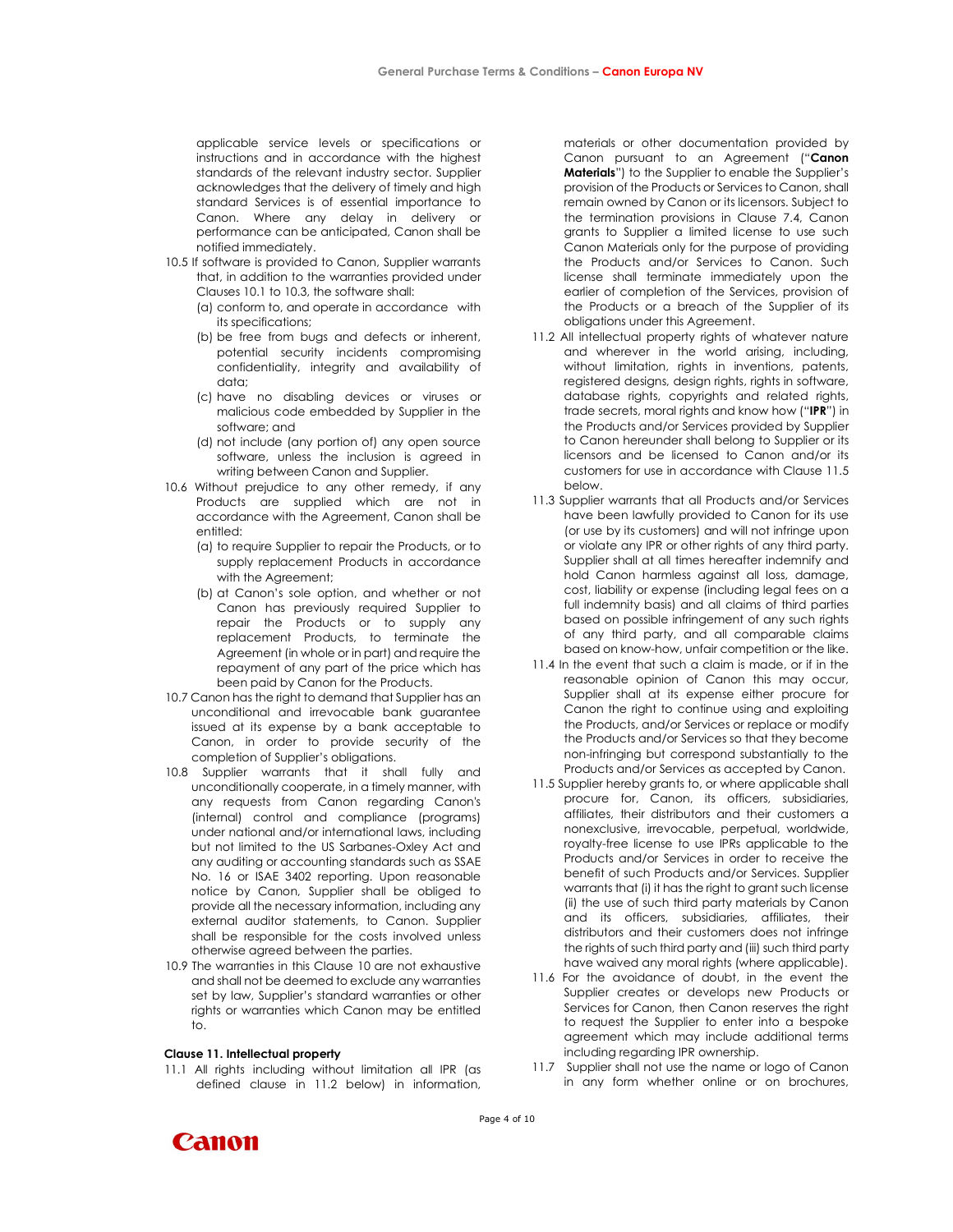marketing or other materials or press releases unless such form is expressly approved in writing by Canon.

# Clause 12. Additional terms and conditions for provision of Services

- 12.1 In case Supplier provides Services to Canon, the following additional conditions will apply. For the avoidance of doubt, these conditions, shall apply to Services performed on-site on Canon premises and to Services performed (virtually) from another location whilst connected to the Canon IT network.
- 12.2 During the term in which the Services are provided, Supplier's employees, contractors or consultants ("Personnel") shall meet and continue to meet the special requirements requested by Canon and, in the absence of these requirements, the general requirements of professional skill and expertise which apply in the relevant industry sector. If, in the opinion of Canon, Supplier's Personnel is insufficiently qualified, Canon has the right to order the removal of this Personnel and Supplier is obliged to provide replacement without delay, taking into account the provisions of Clauses 10 and 16.
- 12.3 Canon has the right to identify any Personnel engaged in the performance of the Agreement by Supplier and in the event of Personnel providing Services at Canon's premises, Canon will keep copies of valid identity documents as may be required, to the extent permitted by Data Protection Legislation. Supplier ensures that, at all times, all Personnel shall be able to properly identify themselves through internationally recognised identity documents.
- 12.4 Canon is entitled to provide Supplier's Personnel, when on Canon premises, with the necessary access permits in compliance with the applicable Canon regulations or codes.
- 12.5 Supplier shall ensure that its presence and the presence of its Personnel on Canon premises shall not cause hindrance to the undisturbed progress of the work of Canon and third parties.
- 12.6 Supplier and its Personnel shall acquaint themselves with the contents of the rules, regulations and codes applicable on Canon premises, including rules and regulations concerning, among others, (IT) security, general conduct, safety, health and the environment, and they shall act in compliance with these, including any applicable supplier guidelines and/or vendor management guidelines, together with the Supplier Code of Conduct attached in Annex 1, as notified to Supplier by Canon from time to time during the Agreement. Canon is entitled to have individual compliance statements signed by Supplier's Personnel and by third parties hired by Supplier (with Canon's consent) for the performance of the Agreement.
- 12.7 Supplier is solely responsible for payment of all compensation owed to its Personnel, as well as payment of employment related taxes, social security charges and VAT to the relevant authorities. At all times Supplier will fully indemnify

Canon for any claims made by third parties (including Personnel) relating to Supplier's nonpayment or improper payment of such compensation, taxes or other charges.

12.8 When applicable, Supplier shall ensure that its Personnel, working at Canon's premises, is in the possession of professional qualifications, valid work permits, residency permits and any other relevant permits or licenses.

# Clause 13. Confidentiality

- 13.1 For the purposes of this Clause, "Confidential Information" shall mean all information of a confidential nature disclosed by one party (the disclosing party) to the other (the receiving party) to the extent it is necessary for the performance of the Agreement whether in written or oral form, which is designated as being confidential or which by its nature or in the circumstances of its disclosure ought reasonably to be regarded as confidential. Confidential Information shall include all relevant documentation (in whatever form) belonging to the disclosing party, and in the case of Canon, shall include the Canon Materials and/or Canon personal data and always remain the property of Canon and shall be returned upon first request by Canon.
- 13.2 The receiving party shall not disclose any Confidential Information disclosed to it by the disclosing party, except to (i) such third parties as authorised in writing by the disclosing party; or (ii) its officers or employees who need to know such Confidential Information in connection with the Agreement, provided that the receiving party ensures that such third parties, officers and employees accept obligations of confidence, non-disclosure and return of materials no less onerous than those contained in these Purchase Terms (whether or not any such officers and employees continue to be officers or employees of the receiving party).
- 13.3 Supplier shall not use Confidential Information for any other purposes than for performing its obligations under the Agreement.
- 13.4 Both parties shall take all steps necessary or appropriate to protect any Confidential Information against unauthorised disclosure or use, and shall promptly notify the disclosing party of any unauthorised disclosure or use of any Confidential Information, and shall take all actions that the disclosing party reasonably requests to prevent any further unauthorised use or disclosure of the same.
- 13.5 The obligations set out in this Clause 13 shall not apply to the extent, but only to the extent, that any Confidential Information:
	- (a) becomes generally available to the public through no fault of the receiving party;
	- (b) is required to be disclosed under any applicable law, rule, regulation or governmental order. Before disclosure the receiving party shall inform the disclosing party of such disclosure and of which Confidential Information and to what extent it is disclosed,



Page 5 of 10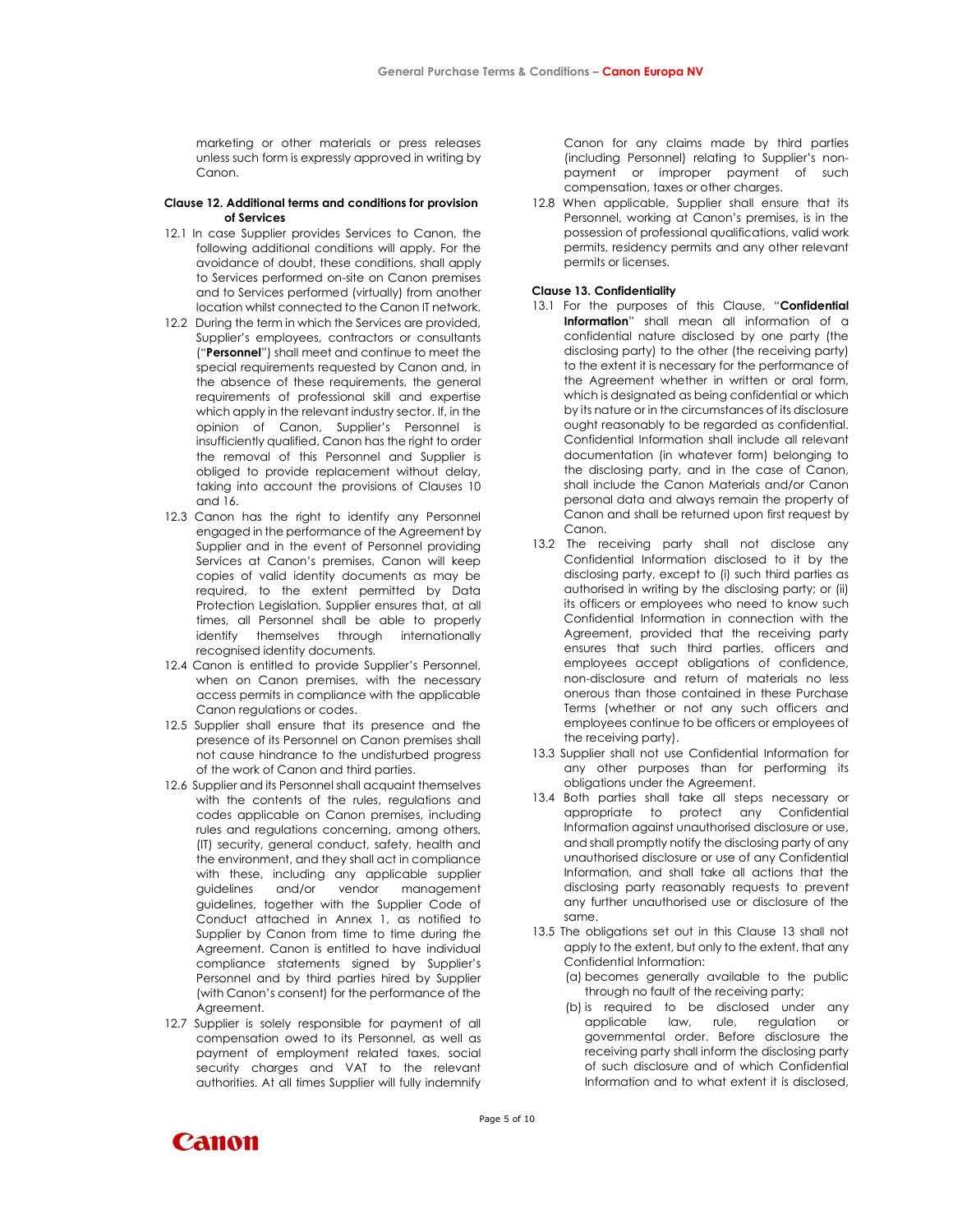and shall co-operate with the disclosing party to seek a maximum protective order or measurement.

- 13.6 Canon is entitled, as the occasion arises, to have confidentiality statements signed by Supplier's Personnel and by third parties engaged in the performance of the Agreement by Supplier.
- 13.7 The confidentiality obligations in this clause shall survive termination or expiration of the Agreement.

## Clause 14. Assignment, sub-contracting

- 14.1 Supplier shall not assign its rights and obligations under the Agreement to third parties (including affiliated companies of Supplier), whether in whole or in part, without the prior written consent of Canon.
- 14.2 Supplier shall not subcontract the fulfilment of its obligations under the Agreement to third parties (including affiliated companies of Supplier), whether in whole or in part, without the prior written consent of Canon, which is not to be unreasonably withheld, provided that Supplier has in place obligations with the subcontractor that are similar to the obligations imposed on Supplier in the Agreement and Supplier shall be liable for the acts and omissions of its subcontractor in carrying out the obligations under this Agreement as if they were the acts or omissions of Supplier.
- 14.3 In urgent cases, and/or if it has been reasonably established that Supplier will fail (or has already failed) to meet, will be late in meeting or will not adequately meet its obligations under the Agreement, Canon is entitled to: (i) perform such obligations itself (if this is possible); (ii) appoint another sub-contractor to perform such obligations; or (iii) require that Supplier subcontracts the performance of its obligations under the Agreement, in each case whether in whole or in part, at no extra charge to Canon. This shall not release Supplier from its obligations under the Agreement and is without prejudice to any other rights of Canon arising from the non-fulfilment by Supplier and/or the third party of their obligations.

## Clause 15. Approval and Waiver

- 15.1 Any approval or permission granted to Supplier by Canon concerning any matter, as referred to in these Purchase Terms, shall not release Supplier from its obligations under the Agreement. Canon is entitled to attach conditions to any approval or permission.
- 15.2 No failure to exercise and no delay in exercising on Canon's part of any right, power or privilege hereunder shall operate as a waiver thereof nor shall any single or partial exercise of any right, power or privilege preclude the enforcement of any other right, power or privilege nor shall the waiver of any breach of any provision herein be taken or held to be a waiver of the provision itself. Any waiver to be effective must be in writing.

#### Clause 16. Liability

16.1 Neither party under these Purchase Terms seeks to limit or exclude its liability for death or personal injury

caused by its negligence, or for fraud or fraudulent misrepresentation.

- 16.2 Supplier shall fully indemnify Canon and any Canon group companies against all loss, claims, damage, cost, liability and/or expense (including legal fees on a full indemnity basis) and all claims of third parties based on or resulting from any breach of the Agreement, or any tort (including without limitation negligence), by Supplier, its Personnel, and any third party engaged by Supplier in connection with the Agreement.
- 16.3 Supplier shall insure itself adequately against the liabilities and obligations under these Purchase Terms and shall grant Canon the right to inspect the policy, if reasonably requested.
- 16.4 The liability of Canon shall, except in case of wilful intent or gross negligence by Canon, in any event be limited to the amounts paid by Canon for the Products and/or Services under the Agreement under which the liability arose.
- 16.5 In no event shall Canon be liable under any theory of liability, for indirect, incidental, special, consequential or punitive damages, which includes without limitation damages for lost profits or revenues, lost business opportunities, loss of image or lost data, even if Canon has been advised of the possibility of such damages.

## Clause 17. Force majeure

- 17.1 Neither party shall be liable for any default or delay in the performance of its obligations under the Agreement: (i) if and to the extent that the default or delay is caused directly or indirectly by fire, flood, elements of nature, acts of God, acts or war, terrorism or civil unrest, or any other cause beyond the reasonable control of the party; and (ii) provided the non-performing party is without fault and the default or delay could not have been prevented by reasonable precautions. Without prejudice to Canon's rights, including the right to (partly) terminate the Agreement in accordance with Clause 7, in case of a force majeure as set out above, the non-performing party is excused from further performance for as long as such circumstances prevail and the party continues to use commercially reasonable efforts to recommence performance. Any party so delayed shall promptly notify the other upon it first becoming aware of the force majeure event and shall describe the circumstances causing the delay or default.
- 17.2 If Supplier is unable to perform its obligations under the Agreement within seven (7) calendar days, Canon, at its sole discretion, may: (i) terminate any portion of the Agreement affected by the nonperformance and payment shall be equitably adjusted; or (ii) terminate the Agreement without liability to Canon as of a date specified by Canon in a written notice to Supplier. Supplier shall not have the right to any additional payments from Canon as a result of a force majeure event.
- 17.3 Failures in performance of third parties used by Supplier under the Agreement will not be considered force majeure events. Strikes or labour

**Canon** 

Page 6 of 10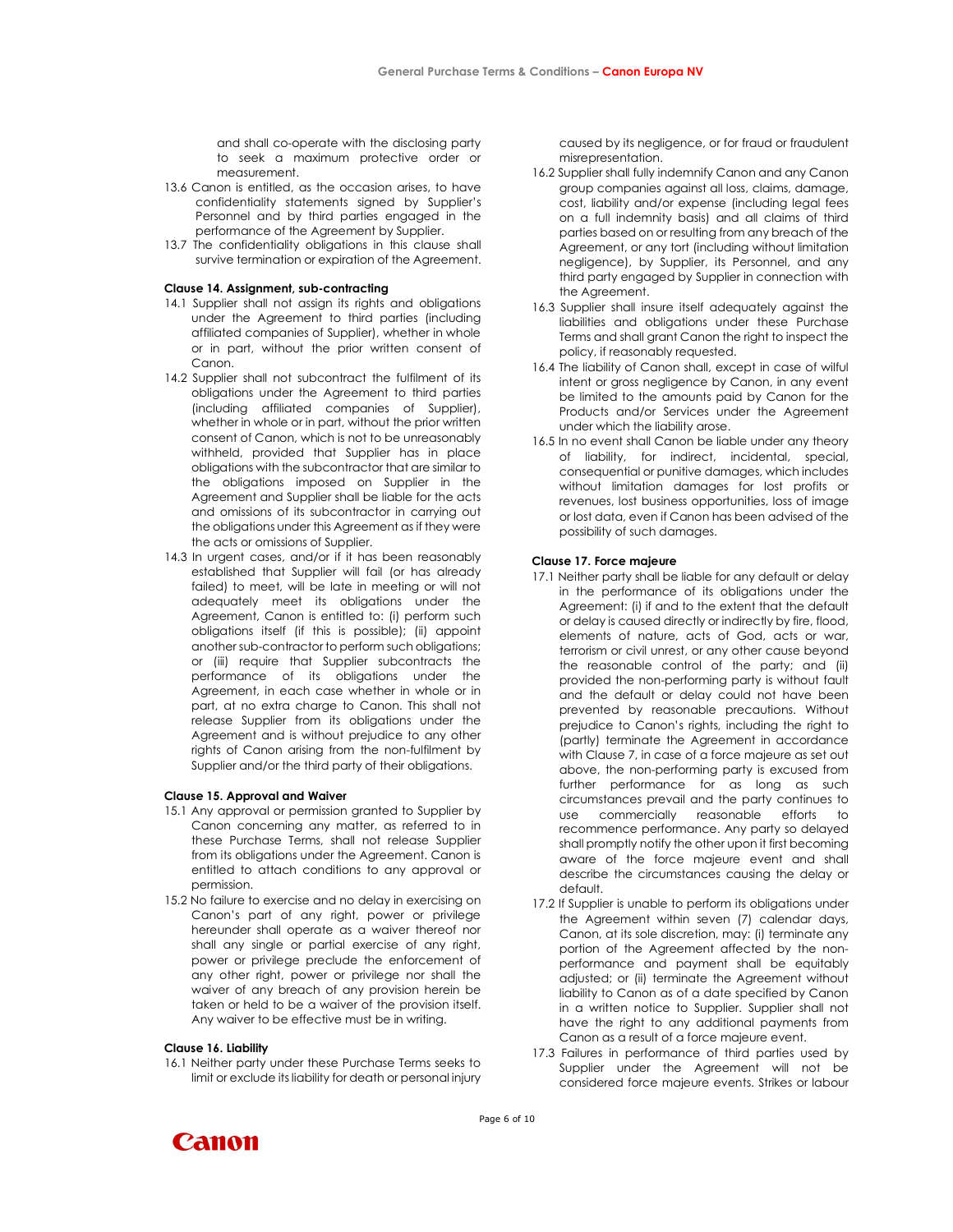shortages (where such labour actions are taken against Supplier or its affiliates or subcontractors directly) will not be considered force majeure events. A non-performing party will be obligated to use commercially reasonable efforts to continue to perform or to mitigate the impact of its nonperformance notwithstanding the force majeure event.

# Clause 18. Sustainability, Supplier Code of Conduct

- 18.1 Supplier shall provide adequate and accurate information to Canon in the appropriate European language(s) where requested, about its Products and Services, and shall fully comply with environmental, social and governance requirements under applicable national and/or international laws, rules, regulations, directives, ordinances and administrative orders, including but not limited to EU Directive 2011/65/EU "Restriction of the use of certain Hazardous Substances in Electronic and Electric Equipment ("RoHS Directive")", Regulation (EC) No1907/2006 concerning the Registration, Evaluation, Authorisation and Restriction of Chemicals ("REACH Regulation"), Directive 94/62/EC on Packaging and Packaging Waste ("Packaging Directive") and the UK Modern Slavery Act 2015. Supplier shall fully cooperate, and involve its supply chain where necessary, with any Supplier surveys, programmes and audits to be conducted by Canon from time to time and/or any green procurement standards to be notified by Canon to Supplier from time to time. Supplier shall provide evidence of compliance with Canon supplier surveys at the request of Canon. Canon expressly reserves the right, at its own cost, to conduct an audit of Supplier's operations, facilities or working conditions to ensure that the Services or Products, provided to Canon, are aimed at the elimination of modern slavery practices and for that purpose Canon shall be entitled to have access to Supplier's premises where the Services are being performed or the Products are being produced. Any such audits will take place during normal working hours with minimal or no disruption to ongoing operations, and by giving reasonable notice to the Supplier. Supplier acknowledges and agrees that an integral part of an audit will include confidential interviewing of workers (in a manner protecting worker safety), which helps to understand any potential risks of forced labour or slavery.
- 18.2 Supplier warrants its compliance with Canon's supplier code of conduct attached hereto as Annex 1 ("Supplier Code of Conduct").
- 18.3 Supplier warrants that all Products will be in accordance with the requirements, as mentioned in Clause 18.1 above and will meet reasonable market expectations regarding its sustainability performance. Supplier shall indemnify Canon against all loss, damage, cost, liability or expense (including legal fees on a full indemnity basis) and all claims of third parties based on the infringement of the RoHS Directive, the Packaging

Directive, the REACH Regulation or of any other relevant environmental, social and governance requirements.

- 18.4 In the event of any non-conformance by Supplier or its Products supplied to Canon with any laws or regulations, or with Canon's standards or with the Supplier Code of Conduct, or in the event of any major social or environmental incident caused by Supplier resulting in an investigation by Canon or third parties, Supplier shall forthwith notify Canon thereof and take appropriate measures to remedy such non-conformance or incident and use its best efforts to prevent recurrence of similar nonconformance or incidents and comply with any investigations or tests required by Canon or the competent authorities.
- 18.5 Supplier shall perform its obligations in accordance with the Canon Supplier Code of Conduct and shall not enter into any business relationships which are likely to bring Canon and any Canon group companies into disrepute, e.g. through entering into business that contravenes accepted international standards on human rights, labour standards, environmental protection, corruption, or is associated with entities and/or persons targeted with financial sanction by the EU or other authorities. Supplier agrees that it will uphold the principles in the Universal Declaration of Human Rights and the ILO convention.
- 18.6 Where appropriate according to local legislation and regulations, Supplier shall ensure that adequate risk assessments are completed and that all necessary permits, licences, exemptions and certificates are obtained and up-to-date and that all training, awareness and supervision is carried out and that records are kept and provided to Canon on request. This shall include the provision of work equipment as well as services.
- 18.7 Supplier shall have in place suitable processes, measures, procedures and training to ensure that equipment used and services provided follow safety guidelines of Canon technicians and/or have the required safety certifications, inspection, training and maintenance certifications, inspection, training and maintenance records in connection with applicable equipment or services.
- 18.8 Where Supplier will be providing services that include or may result in the generation of, management, brokerage, storage, transport or disposal of waste of any kind, Supplier shall ensure that it, and any subcontractors or agents, hold up to date appropriate licences, permits and exemptions according to local legislation and regulation. Supplier shall follow the hierarchy of waste and ensure that all waste is disposed of in accordance with environmentally sound practice and process. In particular, Supplier shall ensure that the WEEE Directive 2013 and local WEEE Regulations are complied with fully. Where Supplier is organising an event or exhibition, Supplier shall provide a Waste Management Plan as well as an Environmental Impact Assessment as appropriate, a copy of which shall be provided to Canon.
- 18.9 Supplier warrants and represents that it shall:

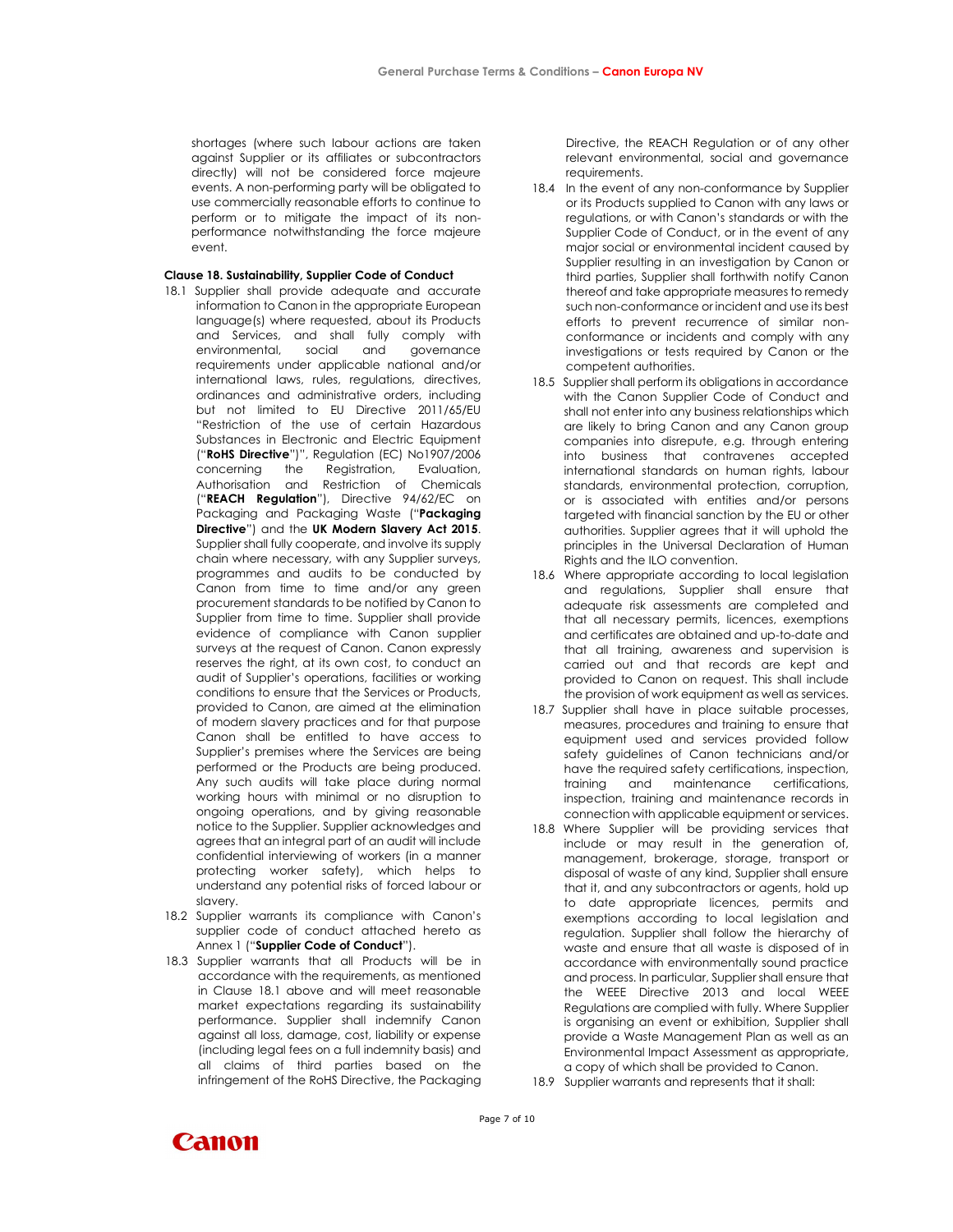- (a)not tolerate any form of and not engage in any form of corruption or bribery. Neither Supplier nor its employees, subcontractors, agents, officers or any third parties on their behalf, has offered, given, demanded, requested, accepted or agreed to any undue pecuniary or other advantage of any kind (or implied or interred that they will or might do any such thing at any time in the future) in any way connected with the Agreement or any other agreement between the parties (or any related parties);
- (b)at all times throughout the course of the Agreement comply with and ensure that its subcontractors, agents, servants, employees and officers comply with the most current version of Part II of the International Chamber of Commerce Rules on Combating Corruption together with the Bribery Act 2010, both of which are (as applicable) incorporated by reference into these Purchase Terms as if written out in full. Supplier has or will put in place a program to prevent bribery in its organisation; and
- (c) immediately notify Canon and the competent authority if it suspects or becomes aware of any breach of this Clause 18.9. Supplier will respond promptly to any of Canon's enquiries regarding any breach, potential breach or suspected breach of this Clause 18.9 and the Supplier shall cooperate with any investigation and allow Canon to audit Supplier's books, records and any other relevant documentation in connection with the breach.

# Clause 19. Data Protection

19.1 Supplier shall:

- (a) comply with all Data Protection Legislation which shall mean: all applicable laws relating to data protection and privacy including without limitation the, the EU General Data Protection Regulation (2016/679) ("GDPR") and all other applicable international, regional, federal or national data protection laws, regulations and regulatory guidance, in force from time to time and applicable to Canon, the Supplier, the supply of the Products and/or Services and Canon's use thereof;
- (b) not do, cause or permit to be done, anything which may cause or otherwise result in a breach by Canon of the same;
- (c) use adequate organizational and technical measures to protect all personal data from and against any unauthorized or unlawful processing and against any loss or damage. Canon has the right to verify these organizational and technical measures within the organization of Supplier at all times;
- (d) process personal data solely for the purpose of performing Supplier's obligations under the Agreement or as otherwise instructed in writing by Canon;
- (e) not transfer any personal data out of the European Economic Area ("EEA") without Canon's

prior written consent and subject to any additional restrictions reasonably set by Canon.

19.2 In the event personal data in the meaning of the Data Protection Legislation are being processed or transferred this will always be governed by the Data Protection Legislation and the parties will in such case agree to enter into a separate data processing agreement and as the case may be a transfer agreement based on the EU model clauses, which shall be deemed to form part of these Purchase Terms or the Agreement.

## Clause 20. Severability

If any of these Clauses shall be found to be invalid, ineffective or unenforceable, the invalidity, ineffectiveness or unenforceability of such Clause (or part thereof) shall not affect any other Clause (or the other part of the Clause of which such invalid, ineffective or unenforceable part forms part) and all Clauses (or parts thereof) not affected by such invalidity, ineffectiveness or unenforceability shall remain in full force and effect.

### Clause 21. Export control regulations

Supplier warrants that the Services and/or Products and the supply thereof shall comply with all relevant export control laws, customs and foreign trade regulations of the United States of America, the United Nations or the European Union.

# Clause 22. Applicable law and disputes

- 22.1 These Purchase Terms, all Agreements to which they are applicable and any dispute or claim arising out of or in connection with them or their subject matter or formation (including non-contractual disputes or claims) shall be governed by and construed in accordance with Dutch law.
- 22.2 Each party irrevocably agrees that the courts of the Netherlands shall have exclusive jurisdiction to settle any dispute or claim arising out of or in connection with these Purchase Terms, all Agreements to which they are applicable and any dispute or claim arising out of or in connection with them or their subject matter or formation (including noncontractual disputes or claims).

December 2020

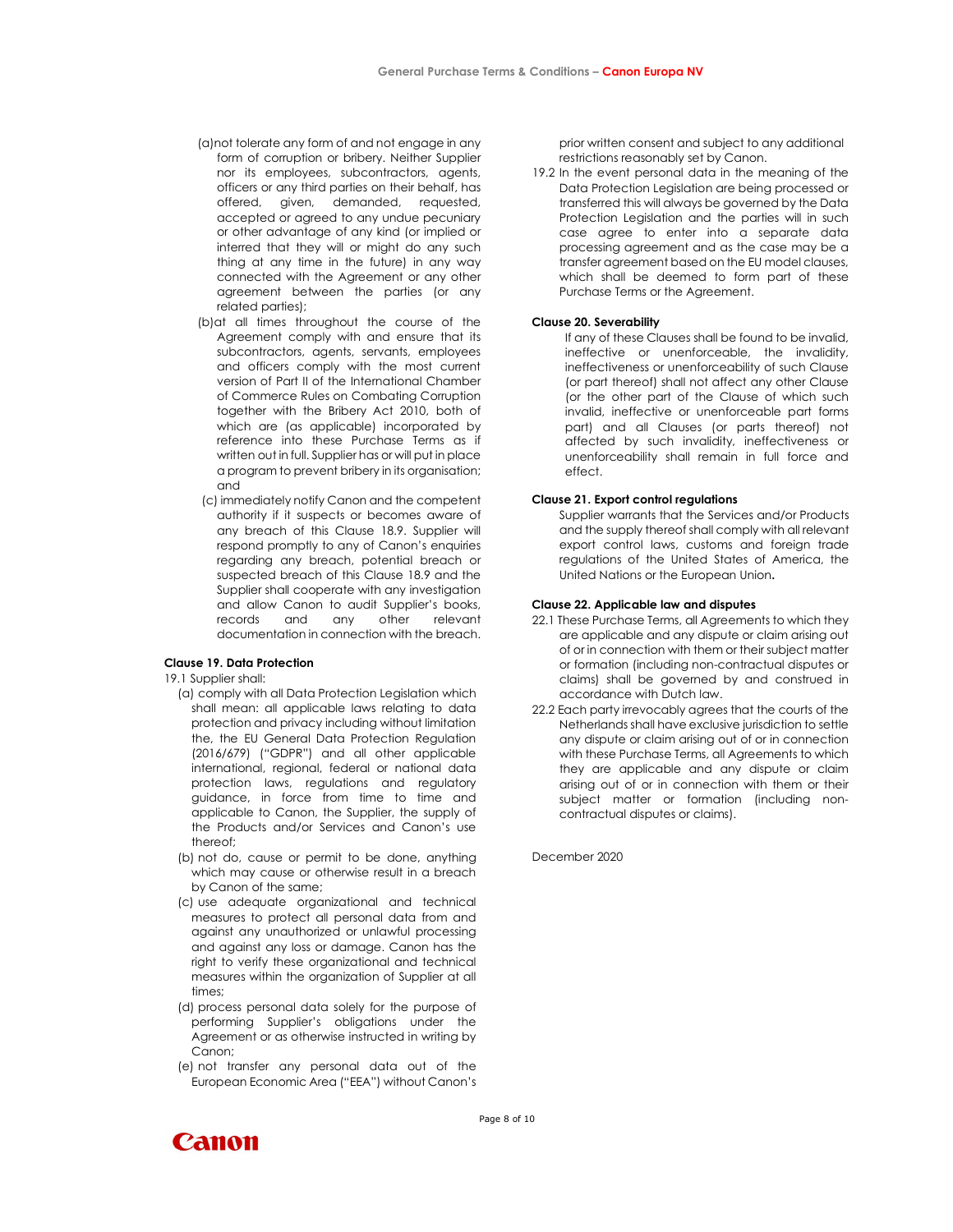### Annex 1

Canon Supplier Code of Conduct

The Canon Supplier Code of Conduct ("Code") is set up by Canon EMEA in order to build Canon's business with all of its suppliers based on trust, teamwork, honesty and mutual respect. Canon expects all of our suppliers to operate on the same principles.

Canon believes in and supports the principles as set forth in the International Bill of Human Rights<sup>1</sup>, the Covenants of the International Labour Organization ("ILO") and other relevant international treaties and covenants. Canon seeks commitment from you ("Supplier") as its partner, to comply with the specific standards of conduct as set out below as a minimum.

Supplier acknowledges and agrees that it will comply with this Code and that any non-compliance with the Code (also) constitutes a material breach of the then current agreement, the Purchase Terms or other terms and conditions applicable between Canon and Supplier. In such case of non-compliance, without prejudice to Canon's other rights and remedies, Canon has the right to immediately terminate the partnership.

## 1. Elimination of Forced Labour

Supplier ensures not to use or facilitate any forced or compulsory labour. Forced labour can take different forms, including debt bondage, trafficking and other forms of modern slavery. As a minimum the following conventions apply:

□ ILO C29 Forced labour; □ ILO C105 Abolition of forced labour.

## 2. Child Labour

Child labour, as defined by the ILO and UN Conventions, is not permitted. As a minimum the following conventions apply:

ILO C138 Minimum age; ILO C182 Worst forms of child labour.

## 3. Elimination of discrimination

Canon upholds principles of no discrimination based on ethnicity, gender, religion, social background, disability, political opinion or sexual orientation and encourages Supplier to uphold the same principles.

As a minimum the following conventions apply:

ILO C111 Discrimination;

□ ILO C159 Vocational rehabilitation and employment (disabled persons);

□ ILO C169 Indigenous and tribal peoples.

#### 4. Fair compensation

Supplier provides each employed person<sup>2</sup> at least the minimum wage or the prevailing industry wage in the country of de facto employment, whichever is higher, provides each employee a clear, written account for every pay period, and does not deduct from worker pay for disciplinary infractions. Weekly working hours must not

exceed the legal limits. Wages shall be paid directly to the employee on time and in full. The lowest acceptable salary level is minimum wage according to national legislation. As a minimum the following conventions apply:

ILO C100 Equal remuneration between men and women;  $\Box$  ILO C106 Weekly rest;  $\Box$  ILO C131 Minimum wage fixing.

## 5. Hours of work/Overtime

Supplier shall comply with legally mandated work hours and will use overtime only when each employee is fully compensated according to local law while informing each employee at the time of hiring if mandatory overtime is a condition of employment. As a minimum the following recommendation applies:

ILO R116: Hours of work.

#### 6. Benefits

Supplier provides each employee all legally mandated benefits. Benefits vary by country, but may include meals or meal subsidies; transportation or transportation subsidies; other cash allowances; health care; child care; emergency, pregnancy or sick leave; vacation, religious, bereavement or holiday leave; and contributions for social security and other insurance, including life, health and worker's compensation. As a minimum the following conventions apply:

□ ILO C102 Social security (minimum standards); □ ILO C118 Equality of social security benefits; □ ILO C121 Employment benefits – injury;  $\Box$  ILO C183 Maternity protection.

# 7. Freedom of association and collective bargaining

In countries where the freedom of association is limited or in development, Supplier will ensure that employees can meet with the company management to discuss salaries and working conditions without negative consequences. As a minimum the following conventions apply:

□ ILO C87 Freedom of association; □ ILO C98 Right to organise and collective bargaining

#### 8. Occupational Health and Safety

Page 9 of 10

Supplier shall provide a safe working environment for its employees which complies with international standards and all applicable local environmental, safety and health regulations. Suppliers will freely provide appropriate controls, safe work procedures, training and necessary technical protective measures and equipment to mitigate health and safety risks in the workplace. All employees shall have access to and use the appropriate safety equipment. Any of Supplier's activities that have the potential to adversely impact human or environmental health will be appropriately managed, measured, controlled and treated prior to release of any substance into the environment. Supplier ensures to have systems in place to prevent or mitigate

Canon

<sup>&</sup>lt;sup>1</sup> Consisting of the Universal Declaration of Human Rights (adopted in 1948), the International Covenant on Civil and Political Rights (1966) with its two Optional Protocols and the **International Covenant on** Economic, Social and Cultural Rights (1966).

<sup>&</sup>lt;sup>2</sup> An employed person is any kind of wage earner including an employee, a temporary employed person, a contractor, or a freelancer.